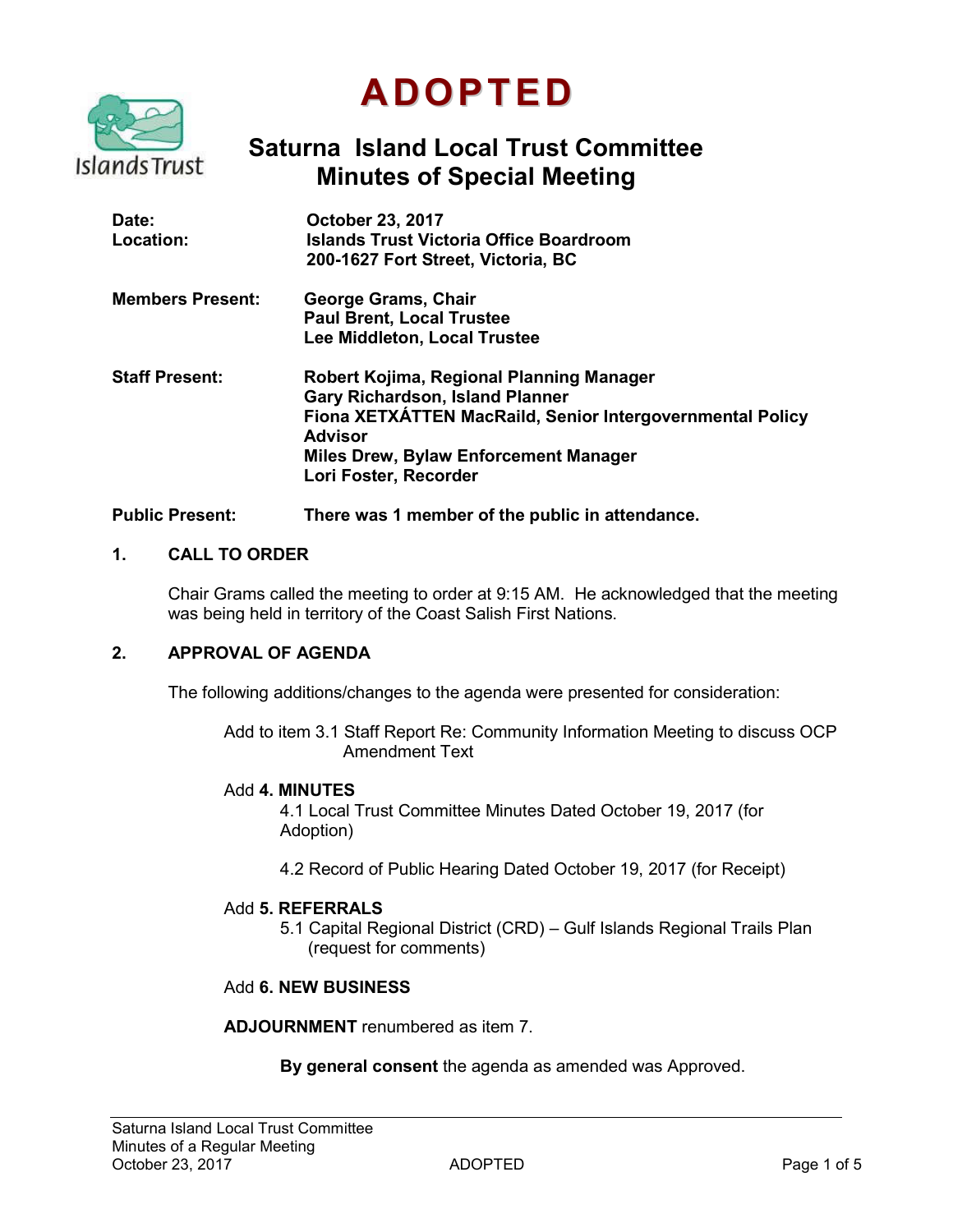#### **3. BUSINESS ITEMS**

#### **3.1 First Nations OCP Amendments – Discussion**

Fiona XETXÁTTEN MacRaild, Senior Intergovernmental Policy Advisor (SIPA) reviewed the report "Community Information Meeting to discuss OCP Amendment Text".

Discussion followed regarding holding a Community Information meeting to obtain feedback on amending the Official Community Plan to better reflect First Nations history in the Saturna Island Local Trust Area.

SIPA MacRaild noted the meeting/workshop would be geared to the existing community for now because of competitive First Nations interests.

#### **SA-2017-29**

#### **It was MOVED and SECONDED,**

That the Saturna Island Local Trust Committee ask Staff to schedule a Community Information Meeting involving a presentation on First Nations history and possible acknowledgement of that history in the Official Community Plan for December 10, 2017 at the Community Hall.

#### **CARRIED**

At 9:35 A.M. Miles Drew, Bylaw Enforcement Manger, joined the meeting.

SIPA MacRaild thanked the Saturna Island Local Trust Committee for moving forward with this project.

#### **3.2 Land Use Bylaw (LUB) Review - Staff Report**

**By general consent**, the following amendments to the Saturna Island Land Use Bylaw No. 78, 2002 taken from Attachment 1 (recommendations) of the Staff Report for this meeting were Approved:

- 1. Food Bus Temporary Use do not proceed;
- 2. Campground Temporary Use proceed;
- 3. Industrial Zoned Property proceed;
- 4. Lighthouse Pub building proceed;
- 5. House on Lot by the Pub proceed;
- 6. Derelict automobiles Staff to modify wording;
- 7. Saturna Ecological Education Centre do not proceed;
- 8. National Park Reserve proceed;
- 9. Density Clustering clarify
- 10. Setbacks from the Sea wording for specific requirements, proceed.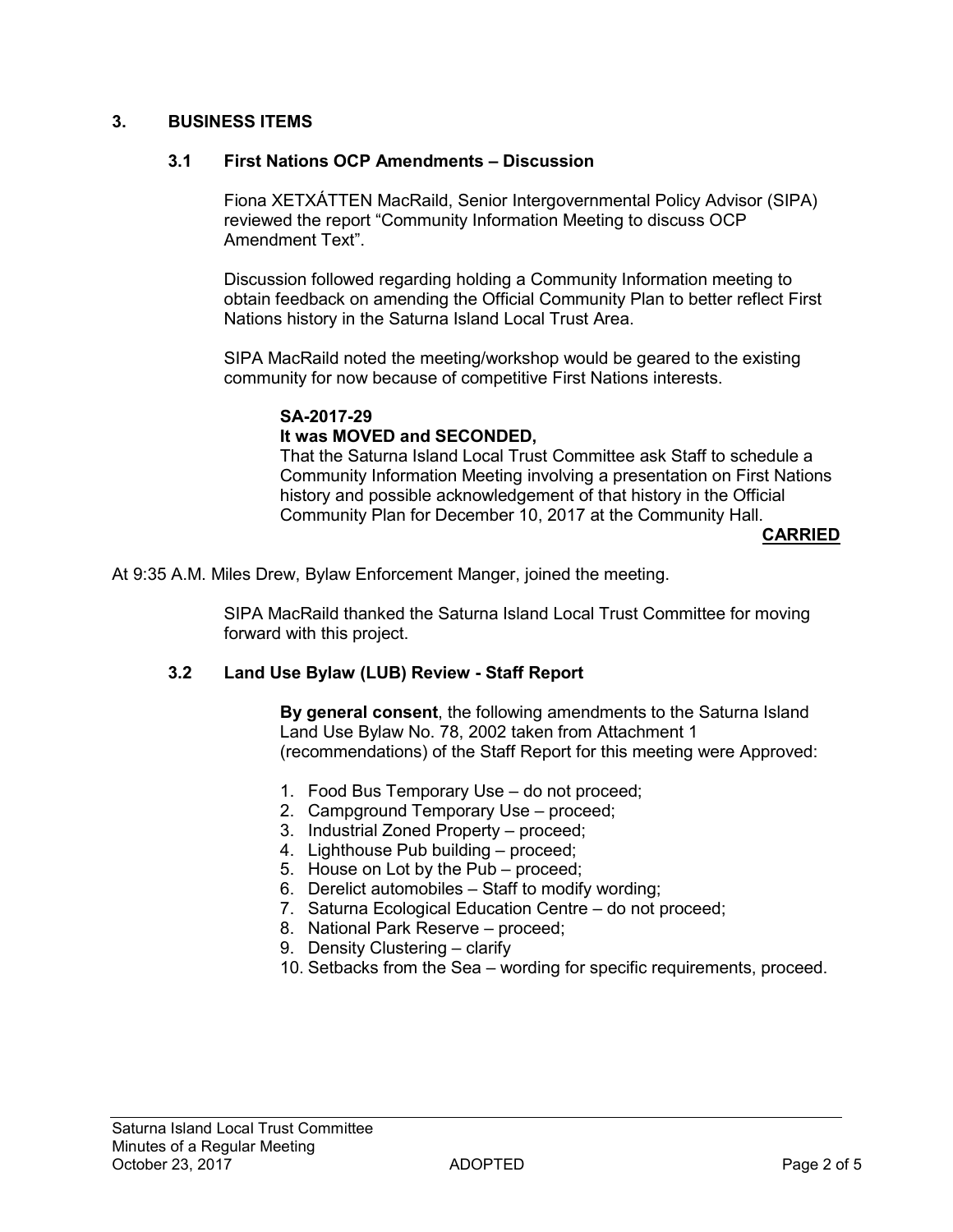**By general consent** the redline review of the Saturna Island Land Use Bylaw No. 78, 2002 attached to the Staff Report with the following amendments were Approved.

- 1.1 Compliance proceed;
- 1.2 Violation review and proceed;
- 1.3 Penalty proceed;
- 1.4 Inspection and Enforcement Bylaw Staff provide wording, proceed:
- 2.1 Uses Permitted in any Zone proceed;
- 2.2 Prohibited Uses proceed;
- 2.3 General Height Regulations proceed;
- 2.4 Accessory Buildings proceed;<br>2.5 Setbacks from Watercourses an
- Setbacks from Watercourses and Natural Boundaries middle ground use natural watercourse, proceed;
- 2.7 Covenants Against Buildings and Subdivision proceed;
- 2.8 Enforcement of Siting Regulations Other Permits proceed;
- 2.9 Non-conforming use proceed;
- 2.12 Determination of Residential Density proceed;
- 2.14 Use of Crown Foreshore remove, proceed;
- 2.16 Home Occupation Regulations proceed
- 2.16.2 Home Occupation Regulations add to the end of the sentence, detectable at the lot line – proceed;
- 2.16.5(2) allow retail sale of liquor; proceed;
- 2.16.6 Proceed;
- 2.16.6(6) strike the words "staying more than two consecutive nights";
- 2.17 Home Based Industry Regulations –proceed:
- 2.17.3 Change for consistency throughout bylaw:
- 2.17.8 Remove
- 3.2.1 Zone Boundaries clarify for consistency, proceed;
- 4. Rural Zoning Regulations proceed;
- 4.4.3 Not consistent with 9.3.6. Remove 9.3.6, proceed;
- 4.5.1(1) Remove the word "Citizen" consider affordable seniors or special needs housing, proceed;
- 4.5.4 Legally non-conforming. Make consistent with 2.15, proceed;
- 5. Commercial Zoning Regulations proceed;
- 6. Industrial Zoning Regulations proceed;
- 6.1.1(14) change (14) to (13)
- 7.1.1 Sleeping accommodations –Staff to provide wording;
- 7.1.3 Strike entirely;
- 7.1.6 Same as Rural General;
- 8. Watershed Zoning Regulations proceed;
- 9. Forestland Zoning Regulations proceed;
- 10 Wilderness Reserve Regulations proceed;
- $11.1.1(2)$  discussed below the natural boundary.  $-$  hardening of shores, leave note;
- 11.2 Water Harvest Zone no active leases, zone not needed;
- 11.2.3 Remove;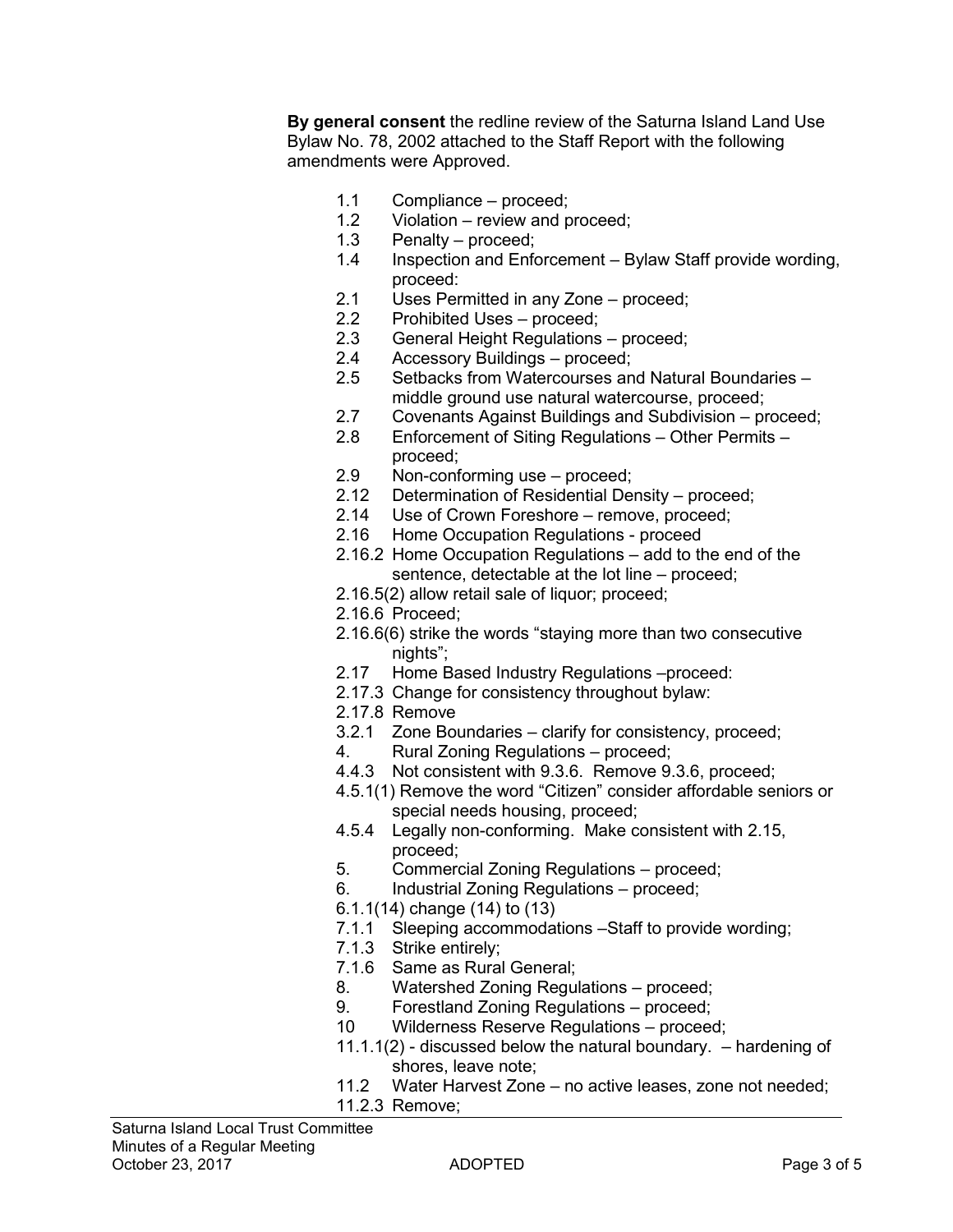- 11.3.1.7 Boat ramps revisit;
- 12.2 Strike in entirety;
- 12.5 Remove;
- 12.6 Remove;
- 12.7 Ensure there is current split lot provision in the bylaw;
- 12.9.4 Ensure wording is consistent with *LGA* provision
- 12.13 Do not change intent;
- 12.14 As above;
- 15.1.2 Take number out and move to zone
- 15.1.3 Update definition of "aquaculture";
- 15.1.5 Remove "or finished grade"
- 15.1.7 Remove definition of "breezeway";
- 15.1.8 Update definition of "building";
- 15.1.10 Remove;
- 15.1.13 to 15.1.53 Proceed as indicated.

#### **4. MINUTES**

#### **4.1 Local Trust Committee Minutes Dated October 19, 2017**

#### **SA-2017-30**

#### **It was MOVED and SECONDED,**

That the Saturna Island Local Trust Committee minutes dated October 19, 2017 as presented, be Adopted.

#### **CARRIED**

#### **4.2 Record of a Public Hearing Record Dated October 19, 2017**

**By general consent,** the Saturna Island Local Trust Committee Public Hearing Record dated October 19, 2017 was received.

#### **5. REFERRALS**

#### **5.1 Capital Regional District (CRD) – Gulf Islands Regional Trails Plan**

### **SA-2017-31**

#### **It was MOVED and SECONDED,**

That the Saturna Island Local Trust Committee endorse the building of the Capital Regional District Gulf Islands Trail Plan referral as presented but contract locally for construction.

#### **CARRIED**

#### **6. NEW BUSINESS**

# **SA-2017-32**

## **It was MOVED and SECONDED,**

That the Saturna Island Local Trust Committee cancel its November 17<sup>th</sup> regular business meeting.

#### **CARRIED**